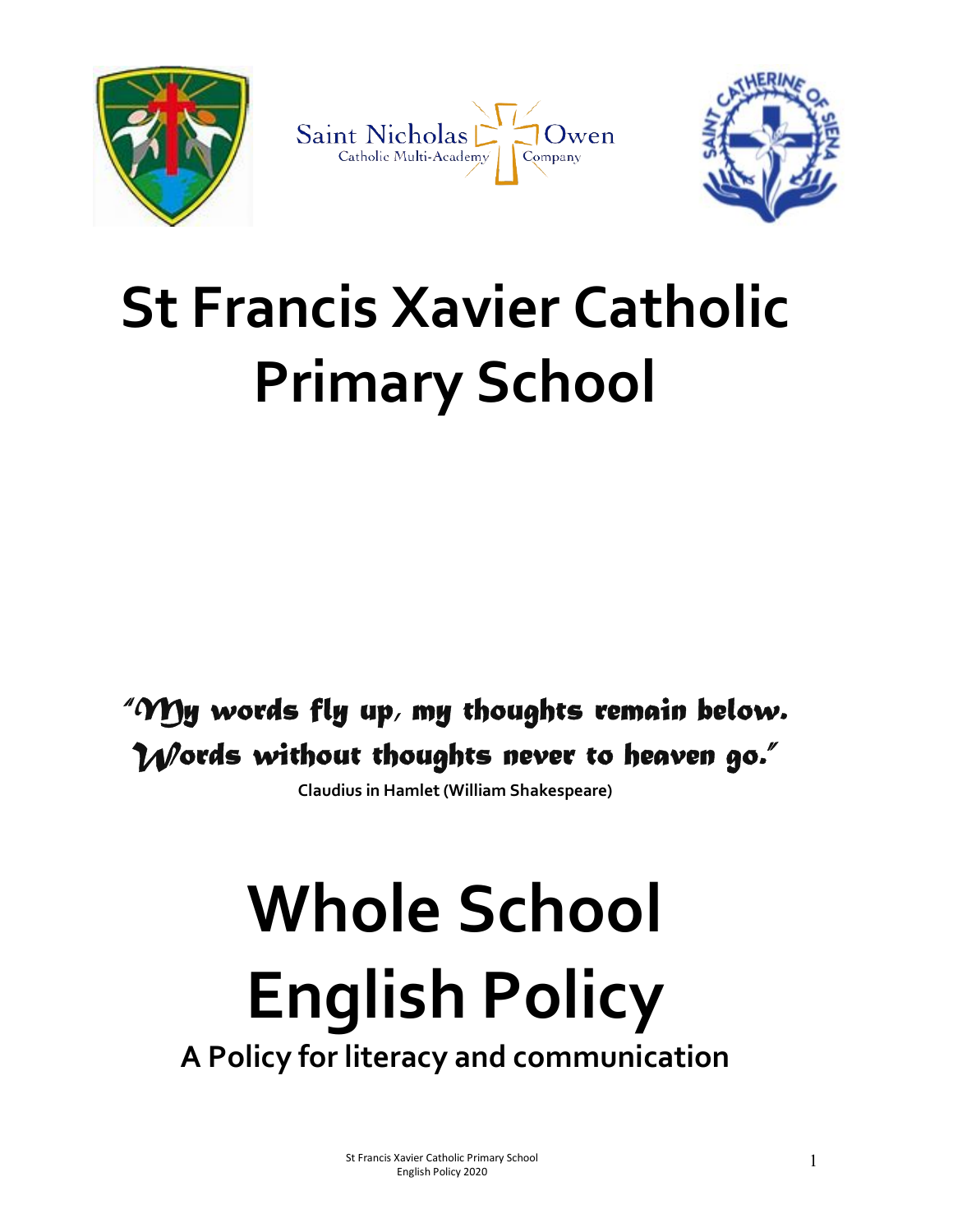# Proverbs 1:5

# <sup>5</sup>let the wise listen and add to their learning, and let the discerning get guidance—

## 1 Introduction

1.1 This policy outlines the purpose, nature and management of the English curriculum taught and learned in our school. English is a core subject within the National Curriculum.

1.2 The policy has been developed by the staff as a whole and all teachers will deliver this as part of the curriculum. This policy was agreed and ratified by the Governing Body on 20<sup>th</sup> September 2019.

1.3 The Mission Statement of St Francis Xavier School should influence the attitude of the staff when teaching English. It states:

# God is at the very heart of our school.

#### In love, he created each one of us as unique. On our journey we teach the message of the Gospel, the values of trust, honesty,

# forgiveness and love.

### Our Catholic life and curriculum reflect these values and in our search excellence, each individual is encouraged to use God's gifts fully to reach his / her potential.

1.4 The school values underpin and inform all areas of school life. This is none less so in the areas of teaching and learning in English. The school values are:

#### Respect

Respect for others, respect for the school building, respect for the values and beliefs of others, respect for ourselves, respect for our Catholic community, respect for other religions, countries and cultures.

#### **Forgiveness**

Following Jesus' teachings by seeking to reconcile our differences, by saying sorry and by forgiving others and giving opportunities to make things better.

#### Truth

Knowing that telling the truth and being honest is always the right way.

#### Kindness

Trying our best to show kindness to others in all that we say and do, having kind hands and kind words for everyone - even those we find it hard to get on with sometimes.

#### **Equality**

Every human being is equal and valuable and loved by God. Everyone in our school is equal, unique and special and we treat everyone fairly. Everyone is equally special regardless of their gender, religion, ethnicity or cultural background.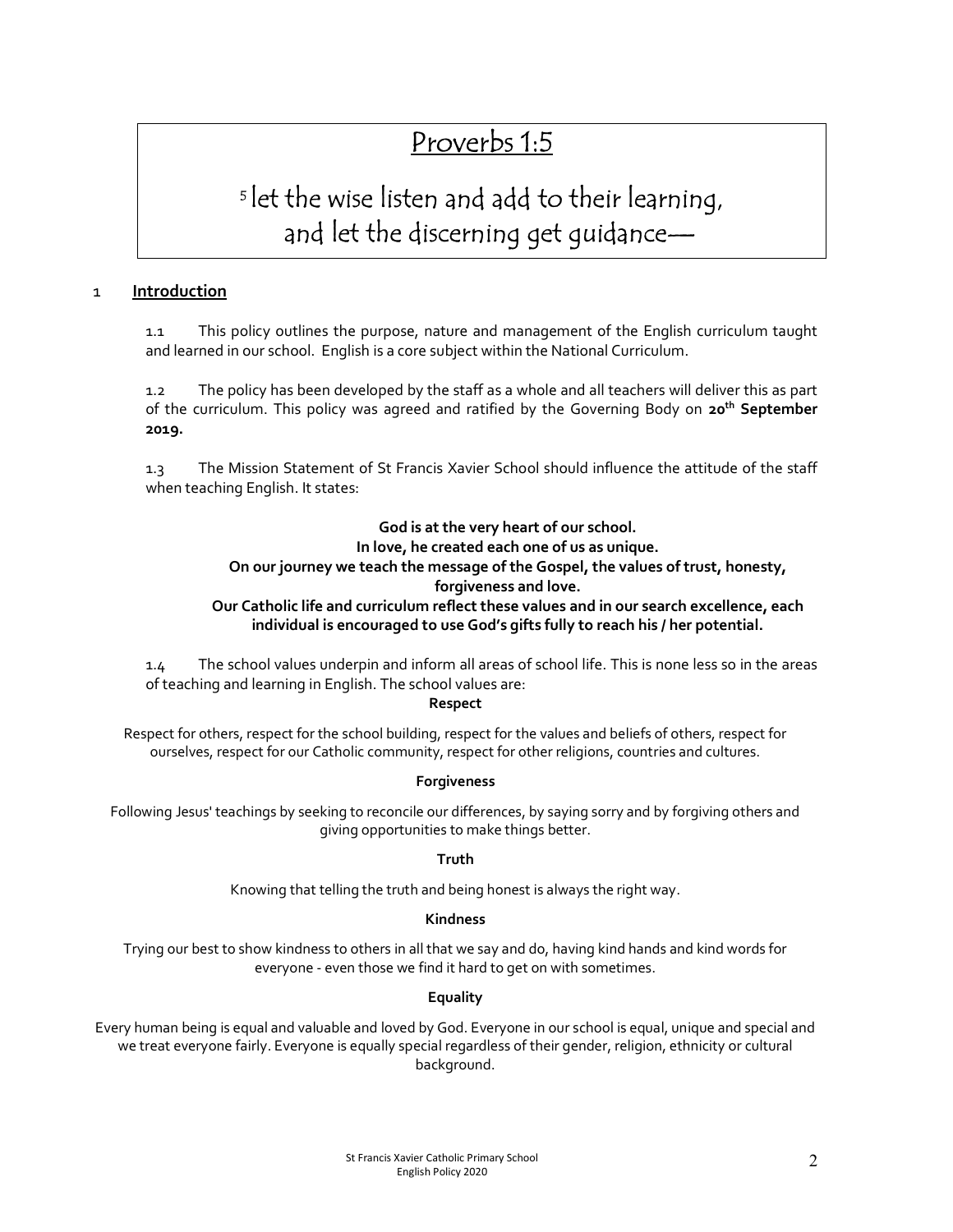# 2 Rationale

2.1 English has a pre-eminent place in education and in society.

2.2 A high-quality education in English teaches pupils to speak and write fluently so that they can communicate their ideas and emotions to others and through their reading and listening, others can communicate with them.

2.3 Through reading in particular, pupils have a chance to develop culturally, emotionally, intellectually, socially and spiritually. Literature, especially, plays a key role in such development. Reading also enables pupils both to acquire knowledge and to build on what they already know.

2.4 All the skills of language are essential to participating fully as a member of society; pupils, therefore, who do not learn to speak, read and write fluently and confidently are effectively disenfranchised.

# 3 Aims

3.1 The overarching aim for English in the national curriculum is to promote high standards of language and literacy by equipping pupils with a strong command of the spoken and written word, and to develop their love of literature through widespread reading for enjoyment. The national curriculum for English aims to ensure that all pupils:

- read easily, fluently and with good understanding;
- develop the habit of reading widely and often, for both pleasure and information;
- acquire a wide vocabulary, an understanding of grammar and knowledge of linguistic conventions for reading, writing and spoken language;
- appreciate our rich and varied literary heritage;
- write clearly, accurately and coherently, adapting their language and style in and for a range of contexts, purposes and audiences;
- use discussion in order to learn; they should be able to elaborate and explain clearly their understanding and ideas;
- are competent in the arts of speaking and listening, making formal presentations, demonstrating to others and participating in debate.

# 4 Entitlement:

4.1 The teaching of English in this school is an entitlement for all pupils in ways appropriate to their abilities irrespective of race, heritage, gender and disability in order for each to achieve his or her own full potential.

4.2 S.E.N.D provision will be made where necessary to enable individual pupils to progress and demonstrate achievement. Such material should be presented in contexts suitable to the pupil's age. The responsibility for this provision lies with individual class teachers. Differentiation in the choice and variety of texts and tasks will allow each pupil to develop at his/her own pace and to extend the abilities of all.

4.3 Pupils who are more able in English will be taught within their own class. They will be extended through focused group work, challenging texts and activities for homework and additional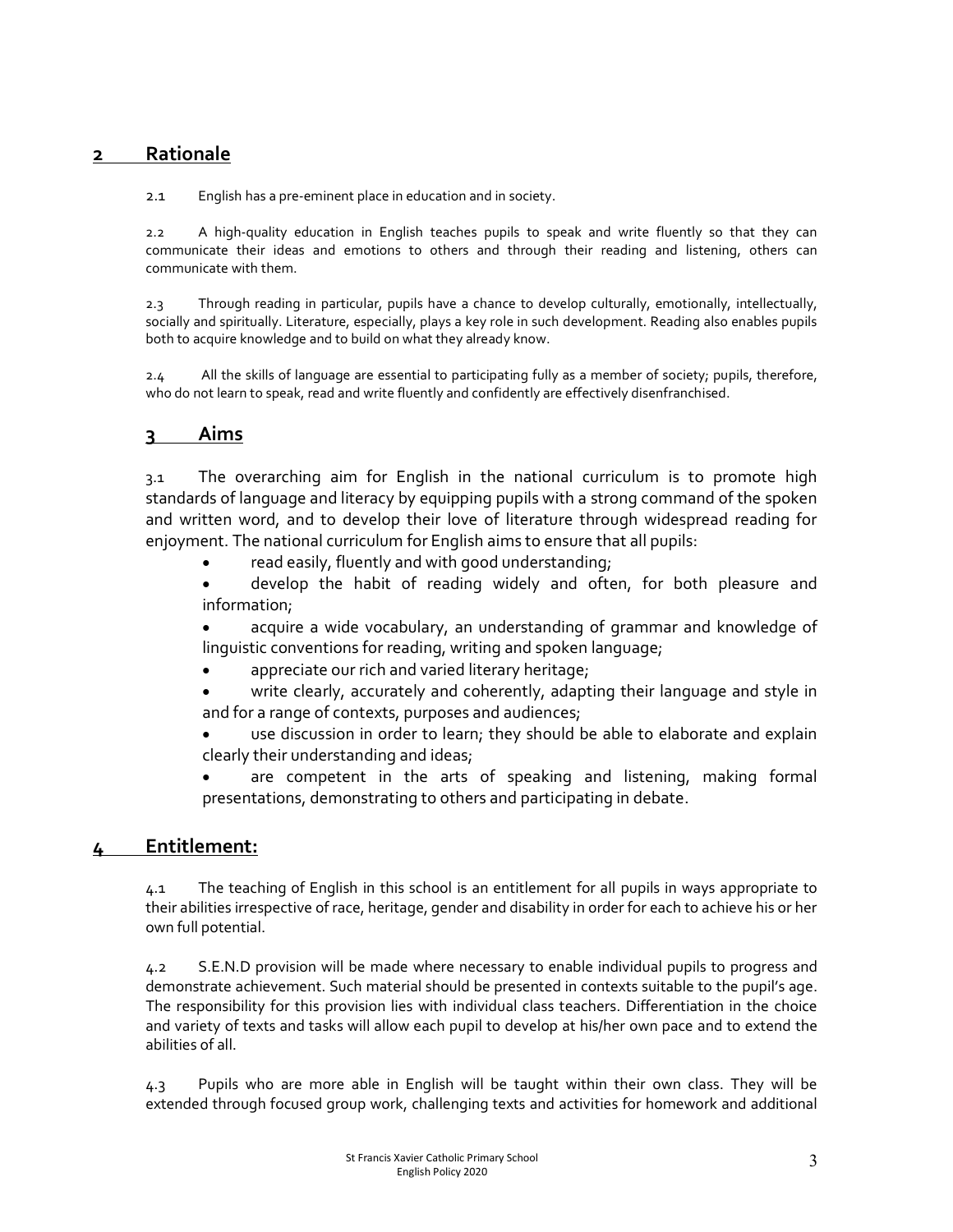demanding activities. The use of questioning in whole class, group and individual sessions is aimed atstretching the linguistically gifted as well as all abilities within each cohort.

4.4 Dual language speakers will be supported in accessing linguistic skills and concepts in specific cultural contexts where necessary.

# 5 Implementation

5.1 The aims of English within St Francis Xavier School and supported learning will be facilitated through:

• Implementation of the Early Years Foundation Stage (EYFS);

 Implementation of the with the National Curriculum in Key Stages 1 and 2 supported by approaches from Talk for Writing (T4W) as well as strong guidance from Progression in Text Types;

 Talk 4 Writing: Taught in Nursery somewhat and from Reception (later in the Autumn term) to Year 6.

- Handwriting: Additional time is given to this subject.
- Dictation: It is expected that dictation will take place in all classes AT LEAST once daily, spelling 'tests' are part of this process.

| The English curriculum is implemented through each of the following areas:<br>5.2                                                                                                                                                                                                                                                                                                                                                                                                                                                                                                                                                                                                                                                                        |                                                                                                                                                                                                                                                                                                                                                                                                                                                                                                                                                                                                                                                                                |
|----------------------------------------------------------------------------------------------------------------------------------------------------------------------------------------------------------------------------------------------------------------------------------------------------------------------------------------------------------------------------------------------------------------------------------------------------------------------------------------------------------------------------------------------------------------------------------------------------------------------------------------------------------------------------------------------------------------------------------------------------------|--------------------------------------------------------------------------------------------------------------------------------------------------------------------------------------------------------------------------------------------------------------------------------------------------------------------------------------------------------------------------------------------------------------------------------------------------------------------------------------------------------------------------------------------------------------------------------------------------------------------------------------------------------------------------------|
| The Spoken Word                                                                                                                                                                                                                                                                                                                                                                                                                                                                                                                                                                                                                                                                                                                                          | Reading                                                                                                                                                                                                                                                                                                                                                                                                                                                                                                                                                                                                                                                                        |
| The National Curriculum for English reflects the<br>importance of spoken language in pupils'<br>development across the whole curriculum -<br>cognitively, socially and linguistically.<br>Spoken language underpins the development of<br>reading and writing.<br>The quality and variety of language that pupils<br>hear and speak are vital for developing their<br>vocabulary and grammar and their understanding for<br>reading and writing.<br>Teachers therefore ensure the continual<br>development of pupils' confidence and competence<br>in spoken language and listening skills.<br>Pupils are supported to develop a capacity to<br>explain their understanding of books and other<br>reading, and to prepare their ideas before they write. | The National Curriculum programmes of study<br>$\bullet$<br>for reading at key stages 1 and 2 consist of two<br>dimensions:<br>• word reading<br>• comprehension (both listening and reading).<br>The teaching at St Francis Xavier teaching<br>focuses on developing pupils' competence in both<br>dimensions; different kinds of teaching are needed<br>for each.<br>Skilled word reading involves both the speedy<br>working out of the pronunciation of unfamiliar<br>printed words (decoding) and the speedy recognition<br>of familiar printed words.<br>Underpinning both is the understanding that the<br>letters on the page represent the sounds in spoken<br>words. |
| They are assisted in making their thinking clear<br>to themselves as well as to others and teachers<br>ensure that pupils build secure foundations by using<br>discussion to probe and remedy their<br>misconceptions.<br>Pupils are also taught to understand and use the<br>conventions for discussion and debate.<br>All pupils are enabled to participate in and gain<br>knowledge, skills and understanding associated with<br>the artistic practice of drama.<br>Pupils are supported to adopt, create and sustain<br>a range of roles, responding appropriately to others<br>in role.                                                                                                                                                             | Phonics is therefore emphasised in the early<br>teaching of reading to beginners (i.e. unskilled<br>readers) when they start school.<br>Good comprehension draws from linguistic<br>knowledge (in particular of vocabulary and grammar)<br>and on knowledge of the world.<br>Comprehension skills develop through pupils'<br>experience of high-quality discussion with the<br>teacher, as well as from reading and discussing a<br>range of stories, poems and non-fiction.<br>All pupils are encouraged to read widely across<br>both fiction and non-fiction to develop their<br>knowledge of themselves and the world in which                                             |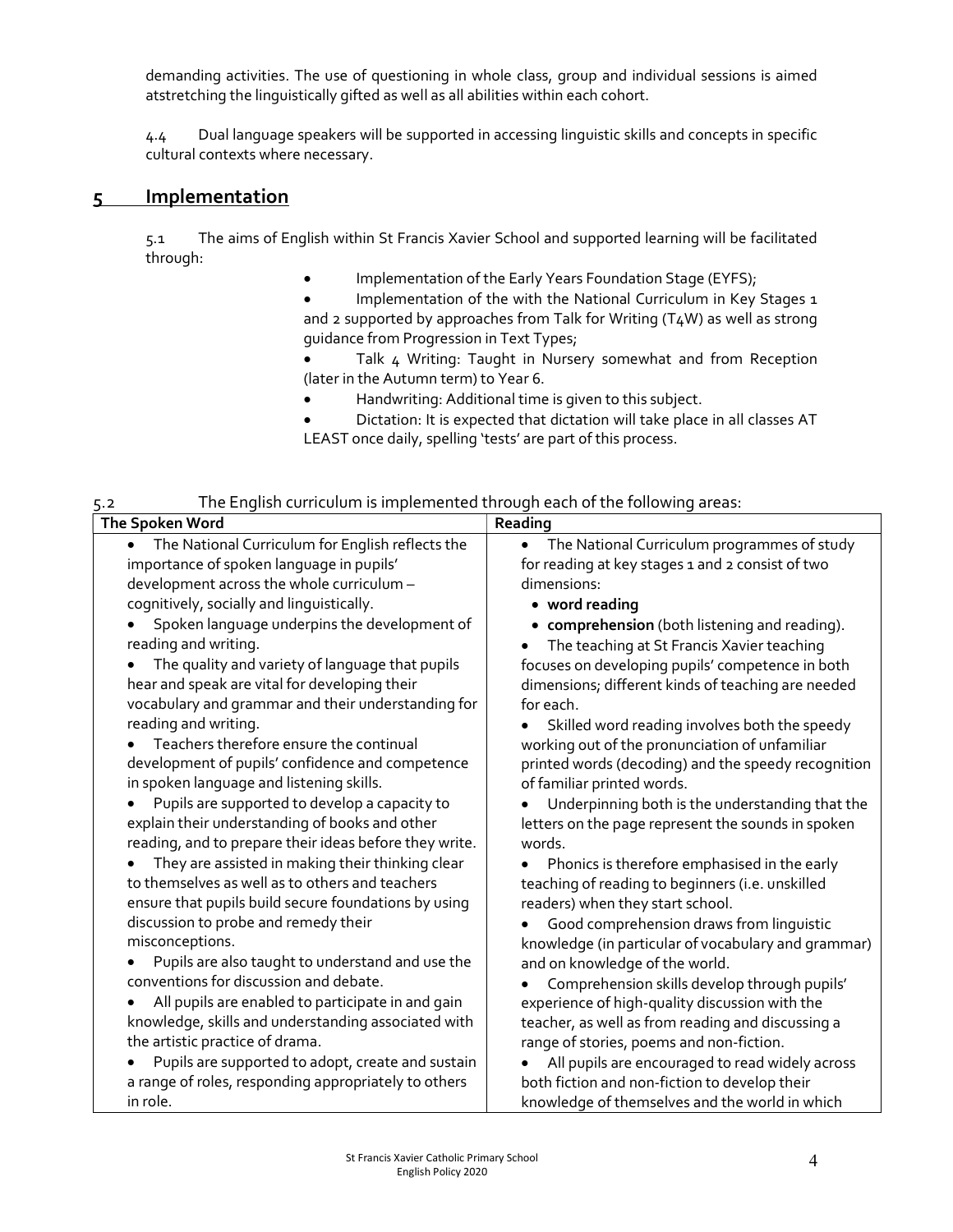| They have opportunities to improvise, devise and<br>$\bullet$<br>script drama for one another and a range of<br>audiences, as well as to rehearse, refine, share and<br>respond thoughtfully to drama and theatre<br>performances.<br>The statutory requirements which underpin all<br>aspects of spoken language across key stage 1 and<br>key stage 2 are also reflected and contextualised<br>within the reading and writing domains which follow.                                                                                                                                                                                                                                                                                                                                                                                                                                                                                                                                                                                                                                                                                                                                                                                           | they live, to establish an appreciation and love of<br>reading, and to gain knowledge across the<br>curriculum.<br>Reading widely and often increases pupils'<br>vocabulary because they encounter words they<br>would rarely hear or use in everyday speech.<br>Reading also feeds pupils' imagination and opens<br>up a treasure-house of wonder and joy for curious<br>young minds.<br>It is our aim that, by the end of their primary<br>education, where appropriate, all pupils are able to<br>read fluently, and with confidence, in any subject in<br>their forthcoming secondary education and beyond.                                                                                                                                                                                                                                                                                                                                                                                                                                                                                                                                                                                                                                                                                                                                                                                                                                                                                                                                                                                        |
|-------------------------------------------------------------------------------------------------------------------------------------------------------------------------------------------------------------------------------------------------------------------------------------------------------------------------------------------------------------------------------------------------------------------------------------------------------------------------------------------------------------------------------------------------------------------------------------------------------------------------------------------------------------------------------------------------------------------------------------------------------------------------------------------------------------------------------------------------------------------------------------------------------------------------------------------------------------------------------------------------------------------------------------------------------------------------------------------------------------------------------------------------------------------------------------------------------------------------------------------------|--------------------------------------------------------------------------------------------------------------------------------------------------------------------------------------------------------------------------------------------------------------------------------------------------------------------------------------------------------------------------------------------------------------------------------------------------------------------------------------------------------------------------------------------------------------------------------------------------------------------------------------------------------------------------------------------------------------------------------------------------------------------------------------------------------------------------------------------------------------------------------------------------------------------------------------------------------------------------------------------------------------------------------------------------------------------------------------------------------------------------------------------------------------------------------------------------------------------------------------------------------------------------------------------------------------------------------------------------------------------------------------------------------------------------------------------------------------------------------------------------------------------------------------------------------------------------------------------------------|
| Writing                                                                                                                                                                                                                                                                                                                                                                                                                                                                                                                                                                                                                                                                                                                                                                                                                                                                                                                                                                                                                                                                                                                                                                                                                                         | Spelling, vocabulary, grammar, punctuation and<br>glossary                                                                                                                                                                                                                                                                                                                                                                                                                                                                                                                                                                                                                                                                                                                                                                                                                                                                                                                                                                                                                                                                                                                                                                                                                                                                                                                                                                                                                                                                                                                                             |
| • The programmes of study for writing at key<br>stages 1 and 2 are constructed similarly to those for<br>reading:<br>transcription (spelling and handwriting)<br>composition (articulating ideas and<br>structuring them in speech and writing).<br>• The teaching at St Francis Xavier develops pupils'<br>competence in these two dimensions.<br>• In addition, pupils are taught how to plan, revise<br>and evaluate their writing. These aspects of writing<br>are incorporated into the National Curriculum<br>programmes of study for composition.<br>• Writing down ideas fluently depends on effective<br>transcription: that is, on spelling quickly and<br>accurately through knowing the relationship<br>between sounds and letters (phonics) and<br>understanding the morphology (word structure)<br>and orthography (spelling structure) of words.<br>• Effective composition involves forming,<br>articulating and communicating ideas, and then<br>organising them coherently for a reader.<br>• This requires clarity, awareness of the audience,<br>purpose and context, and an increasingly wide<br>knowledge of vocabulary and grammar.<br>• Writing also depends on fluent, legible and,<br>eventually, speedy handwriting. | • The two statutory appendices in the National<br>Curriculum - on spelling and on vocabulary,<br>grammar and punctuation - which an overview of<br>the specific features that should be included in<br>teaching the programmes of study inform our<br>teaching at St Francis Xavier.<br>• Opportunities for teachers to enhance pupils'<br>vocabulary arise naturally from their reading and<br>writing.<br>• As vocabulary increases, teachers show pupils<br>how to understand the relationships between<br>words, how to understand nuances in meaning, and<br>how to develop their understanding of, and ability<br>to use, figurative language.<br>• They also teach pupils how to work out and<br>clarify the meanings of unknown words and words<br>with more than one meaning.<br>• Pupils are taught to control their speaking and<br>writing consciously and to use Standard English.<br>• They are taught to use the elements of spelling,<br>grammar, punctuation and 'language about<br>language' listed in the statutory appendices.<br>• These do not constrain or restrict teachers'<br>creativity, but simply to provide the structure on<br>which they can construct exciting lessons.<br>• The school follows the definitions provided in the<br>non-statutory glossary in the national curriculum.<br>• Throughout the programmes of study, teachers<br>teach pupils the vocabulary they need to discuss<br>their reading, writing and spoken language.<br>• Pupils therefore learn the correct grammatical<br>terms in English and these terms are integrated<br>within teaching. |

5.2 The curriculum will be taught from arrange of sources and guidance for how to teach this is laid out in the English curriculum folder, which is available on the school's internet platform, currently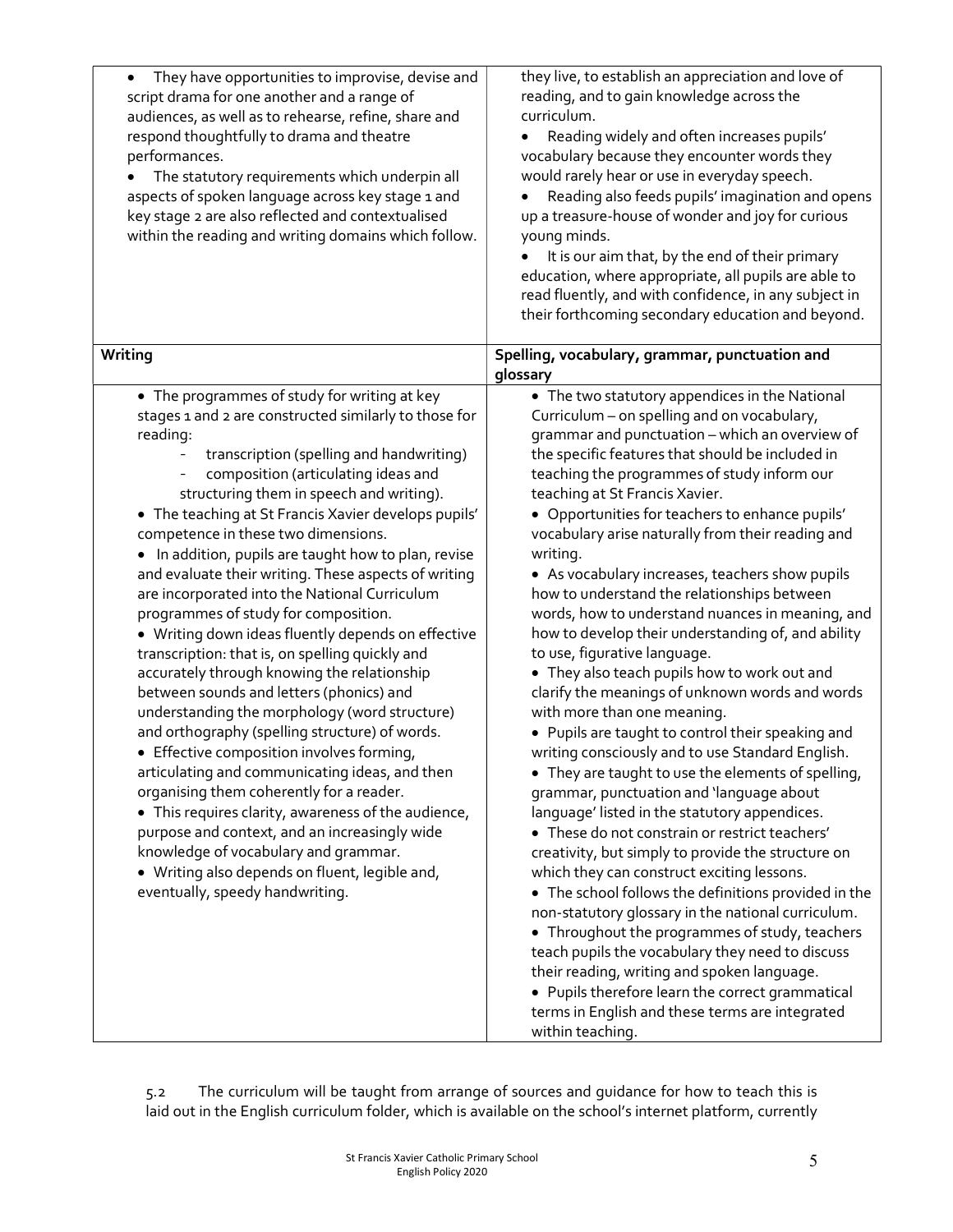One Drive (SharePoint). The English curriculum folder encompasses a set of non-negotiables for each area of learning.

5.3 The monitoring and evaluation of this policy will be the responsibility of the English coordinator who is responsible to the Head teacher and the Governor for the development of the subject throughout the school. This can be achieved in a variety of ways:

- Regular discussions with staff concerning progress of groups and individuals;
- Involvement in long and medium term planning across the school in this subject;
- Work with colleagues to provide support as appropriate;
- Regular monitoring of resources;
- Reviewing of assessment outcomes to evaluate the quality of learning;
- Checking that within a Key Stage there is coverage of the full English curriculum in planning;
- Checking that appropriate opportunities to raise multi-cultural issues are created and taken;
- Ensuring that the time spent in teaching and learning matches national expectations.

5.4 This document will be subject to review every two years. The English Subject Development Team is responsible for the review and will then present ideas to the whole staff. The Governor who is attached to the Development Team will ensure that the Curriculum Committee of the Governing Body is involved fully in the process.

5.5 Within English there are opportunities for wider study including the use of technology to support and enhance learning.

# 6 Resources

6.1 Children will have opportunities to use any of the resources housed in the English resource bases that may aid or enhance learning.

6.2 St Francis Xavier will continue to update and replace resources as appropriate, endeavouring to provide a range of stimulating and interesting equipment, which is accessible by all pupils.

6.3 When necessary this school will access the support and guidance of outside agencies.

# 7 Health and Safety (including Safeguarding)

7.1 All school activities comply with the guidelines in the school's Health and Safety Policy and the attention is drawn of those teachers who may have a child with Hearing or Visual Impairment to the provision that needs to be made.

7.2 St Francis Xavier Catholic Primary School is committed to Safeguarding and Promoting the Welfare of all of its pupils. Each pupil's welfare is of paramount importance. We recognise that some children may be especially vulnerable to abuse. We recognise that children who are abused or neglected may find it difficult to develop a sense of self-worth and to view the world in a positive way. Whilst at school, their behaviour may be challenging. We recognise that some children who have experienced abuse may harm others. We will always take a considered and sensitive approach in order that we can support all of our pupils.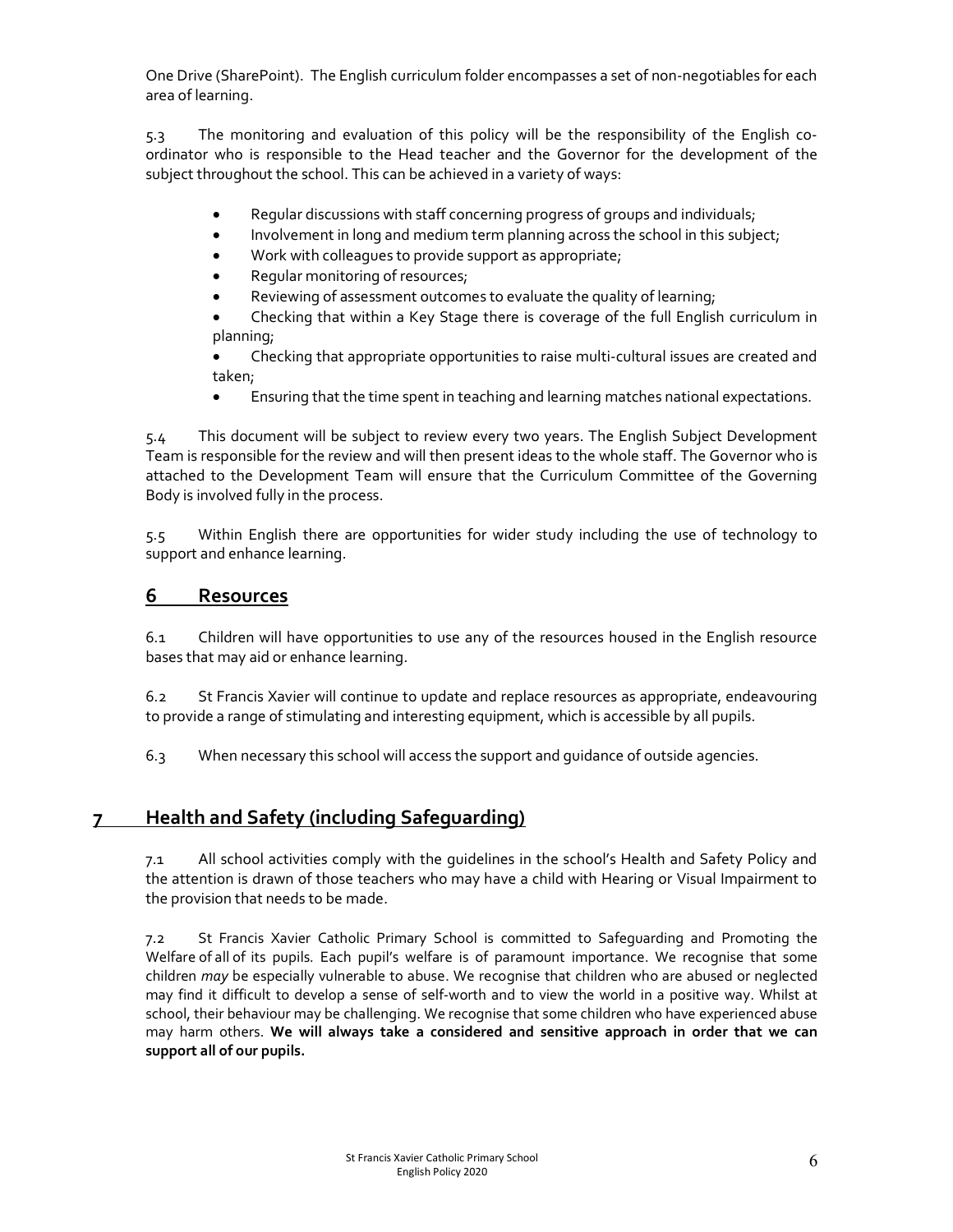7.3 If there are resources or activities that deem to be unsuitable for the children's wellbeing in any way, the Designated Safeguarding Lead (DSL) or one of the Designated Deputy Safeguarding Lead (DDSL) will must be informed. This is the responsibility of ALL staff, including volunteers.

# 8 Assessment

8.1 Assessment is an integral part of teaching and learning in English.

8.2 Assessment will take place over the short, medium and long term. Short-term assessment, through marking and feedback will be in line with the appropriate policy. Termly assessment will be conducted at the end of each term and will be measured against the requirements of the National Curriculum via DCPRO (an assessment tool the school uses). Long-term assessments will review yearly progress and that made at the end of each Key Stage.

8.3 Parents will be informed annually in a written report about the progress their child has made in English and the ways in which they have responded to investigation work.

8.4 Assessment will be in the form of words spelt in dictation activities which now take the place of spelling tests along with teacher assessment of spelling in their daily writing and in any end of term / Key Stage assessment tests.

8.5 Assessment is an integral part of teaching and learning in speaking and listening. Staff should consider such ensuring that assessment is continuous and incidental applied to tasks carried out for curricular purposes. Ensuring that assessment does not create bias is an important aspect of consideration. There are differences in the verbal and non-verbal behaviour of members of the school community whether defined by ethnicity, gender or class and consequently the assessment procedure may be flawed. It is important to build up a full picture over a long period with evidence drawn from a number of different sources. Parents will be informed annually in a written report about the progress their child has made in speaking and listening and the way in which they have responded to this work.

- 8.6 Assessment of reading will include:
	- Listening to pupils read;
	- Observing pupil's strategies as they read;
	- **•** Discussion and direct questioning about the text involved;
	- The use of standardised texts when and where appropriate.

Assessment will occur in accordance with the Assessment Guidelines. Parents will be informed annually once each year in a written report about their child's achievements and progress that year. There will be formal opportunities to speak with parents and staff should always seek to discuss with a parent any concerns have been raised about reading, either from home or school.

8.7 Assessment of writing will take account of the way pupils tackle the assigned tasks. It will be sensitive to the writing process in addition to the finished product. Assessment will be formative in that it will indicate not only what has been achieved but provide help in identifying subsequent development needs. Assessment will encourage confidence and enjoyment of writing and will be a shared process when appropriate. The child will play an active part through discussion with those who read their writing, their peers, teachers and other adults. In offering feedback to a child the teacher's response will aim to foster the child's confidence and pin-point aspects for development.

# 9 Roles and Responsibilities

#### 9.1 The Head Teacher